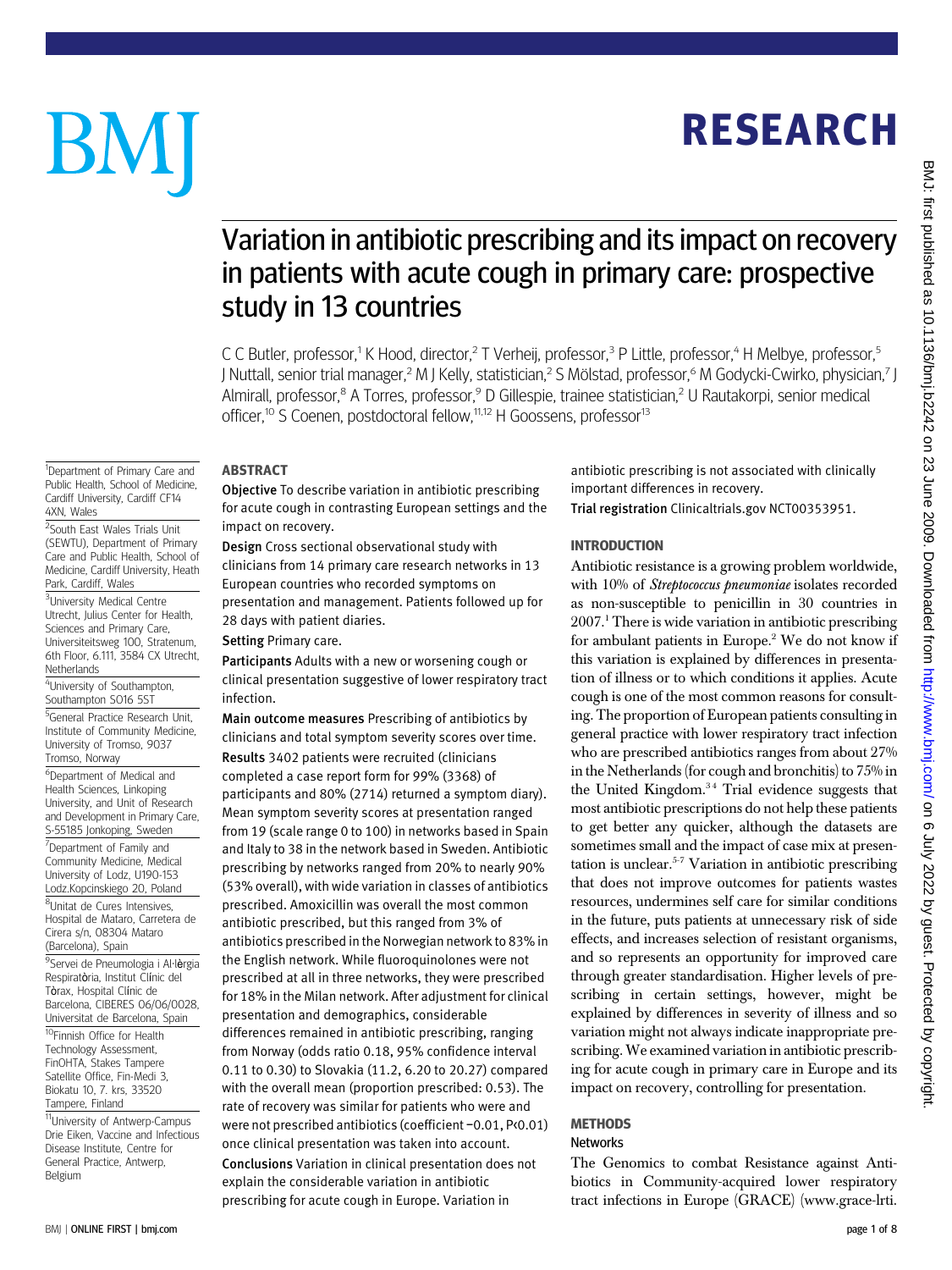#### 12Research Foundation, Flanders, Brussels, Belgium.

13University of Antwerp-Campus Drie Eiken, Vaccine and Infectious Disease Institute-Laboratory of Medical Microbiology, Antwerp, Belgium

Correspondence to: C Butler ButlerCC@cardiff.ac.uk

Cite this as: BMJ 2009;338:b2242

org) Network of Excellence recruited 14 primary care research networks (based in Antwerp, Helsinki, Rotenburg, Utrecht, Balatonfured, Milan, Tromso, Lodz, Bratislava, Barcelona, Mataro, Jonkoping, Cardiff, Southampton) in 13 countries (Belgium, Finland, Germany, Holland, Hungary, Italy, Norway, Poland, Slovakia, Spain (two networks), Sweden, UK (Wales and England)).

Recruited networks had access to a minimum of 20 000 patients and had a track record of conducting research. A national network coordinator and a national network facilitator took responsibility for their network's set up, recruitment, and data management.

#### Study materials and procedures

Study materials (protocol, patient diary, and case report form) and study procedures were developed with advice from all networks. The coordinators and facilitators undertook face to face training in study procedures, including entering data on to the GRACE online system (GOS), and cascaded training to all participating general practitioners.

Study documents required by ethics review committees and participants (general practitioners and patients) were translated into local languages. Back translation by independent translators ensured accuracy.

#### Inclusion criteria

Eligible patients were aged 18 and over who were consulting with an illness where an acute or worsened cough was the main or dominant symptom or had a clinical presentation that suggested a lower respiratory tract infection with a duration of up to and including 28 days, were consulting for the first time within this illness episode, were seen within normal consulting hours, had not previously participated in the study, were able to fill out study materials, had provided written informed consent, and were considered immunocompetent. These broad inclusion criteria captured a



Fig 1 | Patient flow chart

wide range of patients with community acquired lower respiratory tract infection. Although almost all patients with this infection have a cough, the additional eligibility criterion of clinical presentation suggestive of lower respiratory tract infection was added to make those with infection but no cough also eligible.

#### Recruitment of patients

Participating general practitioners were asked to recruit consecutive eligible patients in October and November 2006 and from late January to March 2007. The scheduled two month gap enabled us to explore the effect of possible temporal variations in causes of cough during the winter.

#### Data collection

Clinicians (general practitioners and nurse practitioners) recorded aspects of patients' history, symptoms, comorbidities (diabetes, chronic lung disease, and cardiovascular disease), clinical findings, and management, including antibiotic prescription and other treatments and investigations, on a case report form. They indicated the presence or absence of 14 symptoms (cough, phlegm production, shortness of breath, wheeze, coryza, fever during this illness, chest pain, muscle aching, headache, disturbed sleep, feeling generally unwell, interference with normal activities, confusion/disorientation, and diarrhoea) and then rated whether each of the symptoms constituted "no problem," "mild problem," "moderate problem," or a "severe problem" for the patient. The colour of any sputum produced was recorded as clear, white, yellow, green, or bloodstained.

Clinicians recorded the patient's body temperature with a disposable thermometer (TempaDot, 3M Health Care) provided in each individual patient study pack.

#### Patient reported follow-up

Patients were given a symptom diary. They were asked to rate 13 symptoms each day until recovery (or for 28 days if symptoms were ongoing) on a seven point scale from "normal/not affected" to "as bad as it can be." Patients rated the same symptoms as the clinicians apart from confusion/disorientation and diarrhoea. In addition they were asked to rate the impact of their illness on their social activities. There were questions about smoking and course of the illness, including subsequent management and contacts with the health service over the next 28 days.

#### Data management

All data from case report forms and patients' diaries were entered via a remote secure data entry portal onto the GRACE online system that was compliant with regulatory guidelines. Central and internal monitoring and checking ensured the accuracy of data collection and entry. Patients were telephoned four to seven days after inclusion to provide them with the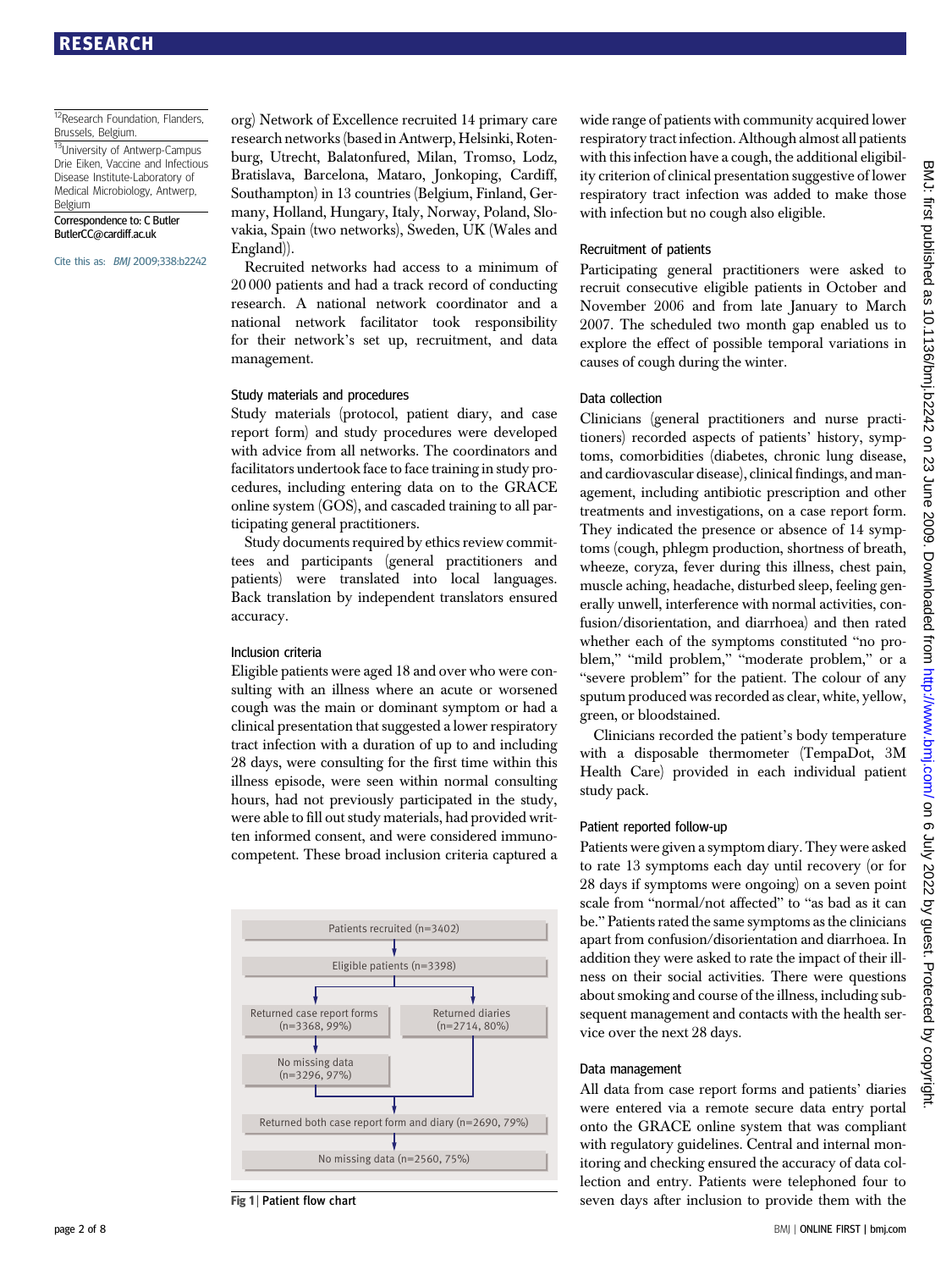

Fig 2 | Choice of antibiotic by network

opportunity to ask questions and discuss any problems with diary completion.

#### Sample size

Sample size estimation was based on an estimate of a probability of 50% for certain events such as treatment decisions (50% is the most conservative estimate of probabilities in statistical terms; more common or more rare events would give more power). This required a total sample size of 270 per network to give 95% confidence intervals of 44 to 56 around detecting that 50% probability within each network. Though we had no information on the likely level of clustering of antibiotic prescribing within different networks, we considered that this conservative approach to estimation would give enough power for analyses between networks while accounting for clustering.

#### Symptom scores

The categories for clinicians to rate the severity of each symptom as "no problem," "mild problem," "moderate problem," or "severe problem" were scored 1, 2, 3, and 4, respectively. Scores were calculated for patients



Fig 3 <sup>|</sup> Unadjusted and adjusted odds ratios for antibiotic prescribing by network (both adjusted for clustering within clinician). All networks are compared with overall mean

BMJ | ONLINE FIRST | bmj.com page 3 of 8

with a minimum of 85% (that is, 12 out of 14 symptoms) of their symptoms recorded. This score was scaled to range between 0 and 100 so that it could be interpreted as a percentage of maximum symptom severity.

We calculated patients' self reported daily symptom severity scores from the diary data, with scores for 13 symptoms summed and scaled to range between 0 and 100 so that the symptom severity score for a given individual on a given day could be interpreted as a percentage of maximum possible symptom severity. This daily symptom severity score was used as the outcome variable in patient outcome model.

#### Analysis

Descriptives—Descriptive statistics by network and overall were calculated by using means and standard deviations (SD), medians (interquartile ranges), and proportions as appropriate. Presented SDs were inflated for clustering.8

Antibiotic prescribing—Differences in clinical presentation were controlled for by using 13 of the 14 symptoms recorded by clinicians (cough was excluded as it was present in 99.8% of cases), sputum type, temperature, age, and comorbidities. Antibiotic prescribing by networks was investigated by using a two level hierarchical logistic model<sup>9</sup> fitted to the data from the case report forms with patients nested within clinicians. The dependent variable was whether the clinician prescribed antibiotics or not, with patients who were given a prescription and advised to delay taking the antibiotics counted as receiving a prescription. Network was included as a fixed effect, with all networks being compared with the overall mean. The impact of smoking status and duration of illness before consulting was explored in the subset of patients with complete data (diary responders).

Patients' recovery—A three level hierarchical ARMA  $(1,1)$  model<sup>10</sup> was fitted to the logged daily symptom scores reported by patients (box). We controlled for differences in clinical presentation using the same variables as in the previous model, along with smoking status and duration of illness before consulting. We included the impact of differences in antibiotic management as both a main effect and an interaction with time (to allow for different recovery rates over time for those with and without antibiotics).

#### ARMA model used to assess variation in outcome in relation to antibiotic prescribing

An ARMA (1,1) model comprises an autoregressive part and a moving average part and expresses each observation as a combination of the two:

#### $X_t = \varepsilon_t + X_{t-1} + \varepsilon_{t-1}$

where  $X_t$  is the symptom severity score at time t,  $\varepsilon_t$  is the error term. This allows for each individual's symptom severity scores and the related error term to be correlated with the previous day.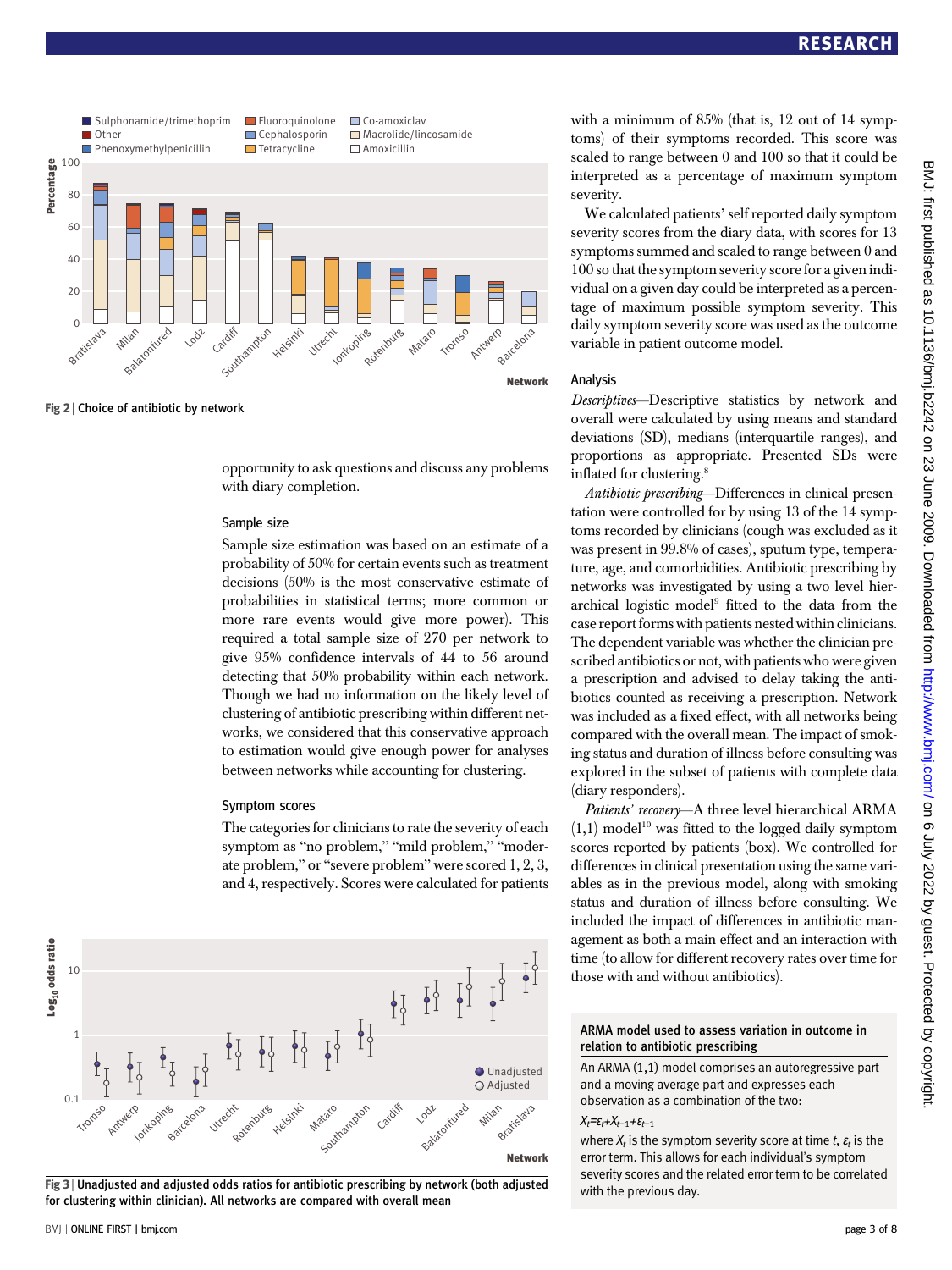Statistical analysis software—Descriptive analyses were performed with SPSS version 14.0 (Chicago, ILL). All modelling was performed in the R programming language and environment<sup>11</sup> using the  $\text{Im}e4^{12}$ and nlme<sup>13</sup> packages.

### **RESULTS**

## Patients

A total of 3402 patients were recruited by 387 practitioners. Six networks included 270 patients or more, and all included over 100 (table 1). Four patients were later found to be ineligible and were excluded from further analysis. Case report forms were completed for 3368 (99%) and diary data were obtained from 2714 (80%) patients. Exclusion of patients with missing data reduced the case report form dataset to 3296 (97%) and the diary dataset to 2560 (75%) (fig 1). Those who filled in the diary tended to be older than those who did not (median age 45

(interquartile range  $33-58$ ) v  $36$  (27-48)). There were no significant differences in the proportions by sex. There was some variation in the response rates from each network, with patients from Eastern European networks being most likely to return the symptom diary. Those who did not fill in a diary were no more or less likely to have been prescribed antibiotics than the others.

The median age of patients was 45.0 (interquartile range 35-58), 37% (1228) were men, 98% (3309) were seen at the office or surgery, 15% (515) had an existing respiratory condition, 8% (266) had a cardiovascular related illness, and 4% (138) had diabetes (table 1). The three most common presenting symptoms, other than cough (99.7%, 3358), were being generally unwell (80%, 2698), phlegm production (77%, 2592), and interference with normal activities (69%, 2335). The median number of symptoms recorded by a clinician was eight (6-9). Patients were unwell before the

| Table 1 Countries, networks, general practitioners, practices, and included patients |                                       |                          |                   |                            |                    |                 |             |                |                       |            |                  |                              |
|--------------------------------------------------------------------------------------|---------------------------------------|--------------------------|-------------------|----------------------------|--------------------|-----------------|-------------|----------------|-----------------------|------------|------------------|------------------------------|
| Site                                                                                 | Patients/<br>practices/<br>clinicians | Men*                     | Age<br>(years)+   | Symptom<br>sever-<br>ity†‡ | Oral temperature*§ |                 |             | Comorbidity*¶  |                       |            | Antibiotic       | <b>Duration</b><br>of course |
|                                                                                      |                                       |                          |                   |                            | Low                | <b>Normal</b>   | High        | R              | н                     | D          | treatment        | (days)                       |
| Belgium                                                                              |                                       |                          |                   |                            |                    |                 |             |                |                       |            |                  |                              |
| Antwerp                                                                              | 216/18/26                             | 46.80 (101)              | 47 (36-60)        | 31 (21-40)                 | 19.70 (42)         | 62.90 (134)     | 17.40 (37)  | 23.60 (51)     | 8.30(18)              | 3.70(8)    | 25.90% (56)      | $8(7-8)$                     |
| Finland                                                                              |                                       |                          |                   |                            |                    |                 |             |                |                       |            |                  |                              |
| Helsinki                                                                             | 103/2/26                              | 24.30 (25)               | 45 (34-56)        | 31 (24-43)                 | 17.50 (18)         | 76.70 (79)      | 5.80(6)     | 13.60 (14)     | 2.90(3)               | 2.90(3)    | 41.70% (43)      | $9(7-10)$                    |
| Germany                                                                              |                                       |                          |                   |                            |                    |                 |             |                |                       |            |                  |                              |
| Rotenberg                                                                            | 229/16/16                             | 31.00 (71)               | 40 (29-52)        | 33 (24-43)                 | 28.50(65)          | 65.40 (149)     | 16.10(14)   | 15.30 (35)     | 7.90(18)              | 4.40(10)   | 34.50% (79)      | $7(6-7)$                     |
| Holland                                                                              |                                       |                          |                   |                            |                    |                 |             |                |                       |            |                  |                              |
| Utrecht                                                                              | 200/11/34                             | 44 (88)                  | 57 (42-67)        | 33 (24-43)                 | 28.50 (57)         | 68.50 (137)     | 3.00(6)     | 27.00 (54)     | 15 (30)               | 7.50(15)   | 41.50% (83)      | $7(7-7)$                     |
| Hungary                                                                              |                                       |                          |                   |                            |                    |                 |             |                |                       |            |                  |                              |
| Balaton-<br>fured                                                                    | 323/11/11                             | 39.90 (129)              | 42 (29-53)        | 26 (17-36)                 | 11.50 (37)         | 51.10 (165)     | 37.50 (121) | 9.30(30)       | 9.00(29)              | 4.00(13)   | 74.60% (241)     | $5(5-7)$                     |
| Italy                                                                                |                                       |                          |                   |                            |                    |                 |             |                |                       |            |                  |                              |
| Milan                                                                                | 207/13/12                             | 33.30 (69)               | 43 (36-58)        | 19 (12-29)                 | 13.50 (28)         | 79.20 (164)     | 7.20(15)    | 12.60 (26)     | 7.20(15)              | 2.90(6)    | 74.90% (155)     | $7(5-7)$                     |
| Norway                                                                               |                                       |                          |                   |                            |                    |                 |             |                |                       |            |                  |                              |
| Tromso                                                                               | 203/11/41                             | 36.50 (74)               | 50 (37-57)        | 36 (26-43)                 | 21.40 (42)         | 70.90 (139)     | 7.70(15)    | 22.70 (46)     | 7.40(15)              | 5.40(11)   | 30% (203)        | $10(7-10)$                   |
| Poland                                                                               |                                       |                          |                   |                            |                    |                 |             |                |                       |            |                  |                              |
| Lodz                                                                                 | 301/9/21                              | 30.60 (92)               | 40 (28-55)        | 36 (26-45)                 | 33.20 (100)        | 52.50 (158)     | 14.30 (43)  | 13.30 (40)     | 19.90 (60)            | 2.70(8)    | 71.40% (215)     | $7(5-7)$                     |
| Slovakia                                                                             |                                       |                          |                   |                            |                    |                 |             |                |                       |            |                  |                              |
| <b>Bratislava</b>                                                                    | 299/5/23                              | 33.10 (99)               | 41 (30-52)        | 26 (19-36)                 | 2.70(8)            | 71.80 (209)     | 25.40 (74)  |                | 13.00 (39) 17.10 (51) | 3.30(10)   | 87.60% (262)     | $7(7-7)$                     |
| Spain                                                                                |                                       |                          |                   |                            |                    |                 |             |                |                       |            |                  |                              |
| Barcelona                                                                            | 277/3/25                              | 33.60 (93)               | 43 (29-59)        | 19 (14-29)                 | 20.70 (57)         | 72.40 (199)     | 6.90(19)    | 9.40(26)       | 3.60(10)              | 3.60(10)   | 20.60% (57)      | $8(6-8)$                     |
| Mataro                                                                               | 196/3/21                              | 39.80 (78)               | 46 (33-64)        | 19 (13-29)                 | 24.50 (48)         | 70.90 (139)     | 4.60(9)     | 16.80 (33)     | 10.20(20)             | 5.60(11)   | 34.20% (67)      | $8(5-8)$                     |
| Sweden                                                                               |                                       |                          |                   |                            |                    |                 |             |                |                       |            |                  |                              |
| Jonkoping                                                                            | 300/12/81                             | 36.70 (110)              | 47.5 (37-61)      | 38 (29-49)                 | 18.90 (56)         | 70.70 (210)     | 10.40 (31)  | 16.00 (48)     | 5.30(16)              | 3.30(10)   | 38% (114)        | $9(9-10)$                    |
| UK                                                                                   |                                       |                          |                   |                            |                    |                 |             |                |                       |            |                  |                              |
| Cardiff                                                                              | 300/5/26                              | 38.30 (115)              | 45 (34-59)        | 36 (24-45)                 | 21.30(64)          | 74.30 (223)     | 4.30(13)    | 26(78)         | 8.00(24)              | 5.00(15)   | 69.70% (209)     | $7(5-7)$                     |
| Southamp-<br>ton                                                                     | 214/6/23                              | 39.30 (84)               | 49 (36-<br>59.75) | 36 (26-43)                 | 10.90(23)          | 82.50 (174)     | 6.60(14)    | 20.60(44)      | 9.30(20)              | 3.70(8)    | 62.60% (214)     | $7(7-7)$                     |
| Total                                                                                | 3368/125/<br>387                      | 36.50<br>(1228/<br>3368) | 45 (33-58)        | 31 (19-40)                 | 19.30 (645)        | 68.20<br>(2279) | 12.50 (417) | 15.30<br>(515) | 7.90 (266)            | 4.10 (138) | 52.70%<br>(1776) | $7(6-7)$                     |

\*Percentage (number).

†Median (interquartile range).

‡Score scaled to range between 0 and 100.

§Low (<36°c), normal (≥36°c and ≤37.2°c), high (>37.2°c).

¶R=respiratory illness (chronic obstructive pulmonary disease (COPD), asthma, other lung disease); H=heart disease (heart failure, ischaemic heart disease, other heart disease); D=diabetes.

DN. This to 10 July 2022 by guest. Protected by Guest. Published as 10.126. Also published as 10.126/bmj.b242 on 23 June 2012 on 23 June 2002. Downloaded by Gebst. Protected by Guest. Protected by Guest. Protected by Guest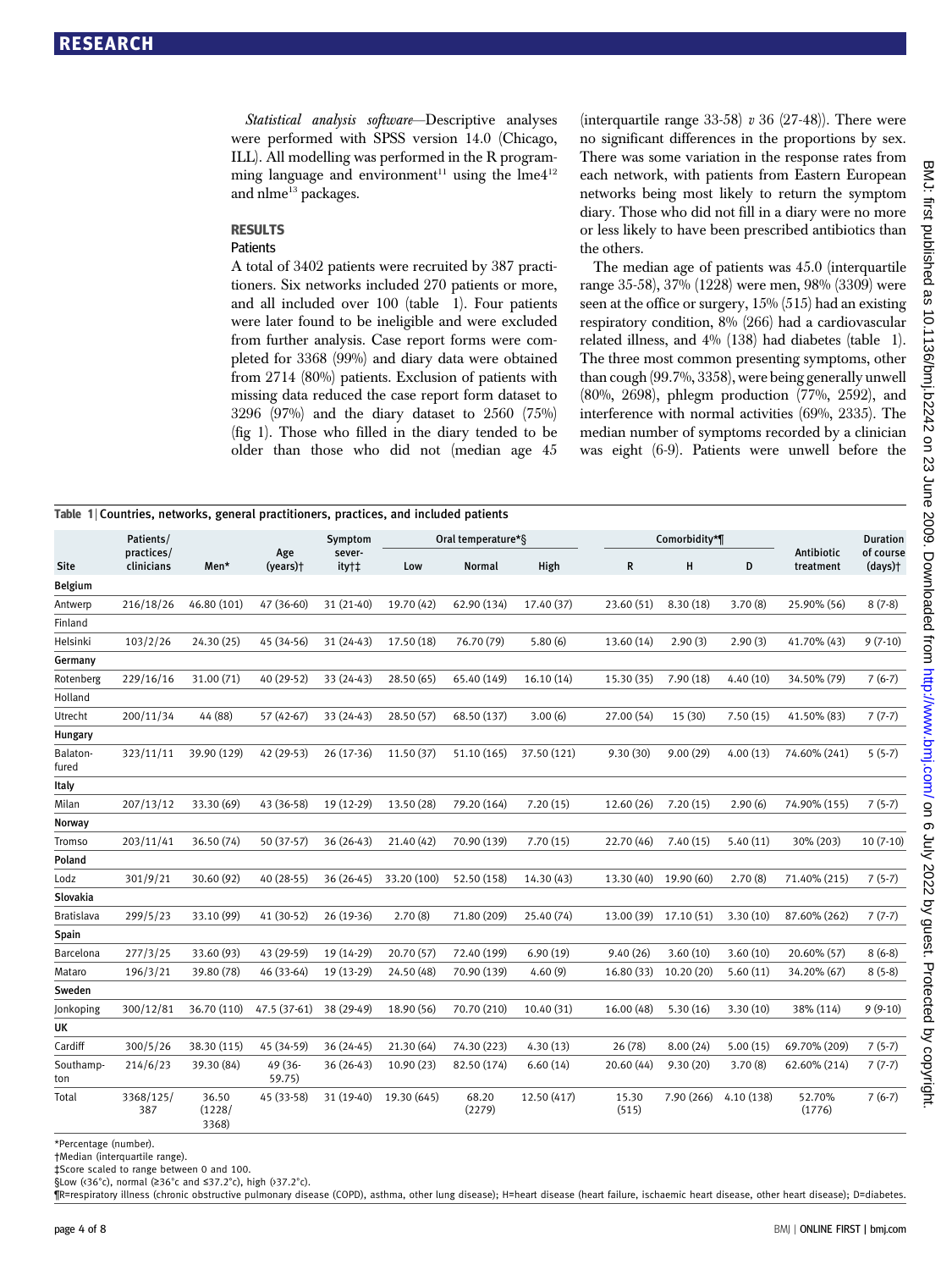consultation for a median of five days (3-8). The average temperature was 36.8ºC (SD 1.59).

#### Antibiotic prescribing

Antibiotics were prescribed for 53% (1776) of included patients for a median of seven days (6-7) (table 1). There were notable differences between networks in the unadjusted proportion of patients who were prescribed antibiotics. Clinicians from networks based in Bratislava, Milan, Balatonfured, Lodz, and Cardiff were more likely to prescribe antibiotics than the overall average.

Amoxicillin accounted for 29% of prescriptions, ranging from 3% in Tromso to 83% in the Southampton network (fig 2). Macrolides/lincosamides were prescribed for 26% of patients, ranging from 4% in Utrecht to 50%, 45%, and 38% in the Bratislava, Milan, and Lodz networks, respectively. Co-amoxiclav was prescribed for 15%, though this varied widely, from 0% in Jonkoping and Tromso to 47% in Barcelona (it was the most commonly prescribed antibiotic in both Barcelona and Mataro (43%)). Tetracyclines were prescribed for 14%. Three networks did not prescribe tetracyclines at all (Barcelona, Mataro, and Milan), and they were the first choice in three networks (Utrecht 72%, Jonkoping 56%, and Helsinki 51%). Cephalosporins were prescribed for 7% (ranging from 0% to 13%) and fluoroquinolones for 5%. Fluoroquinolones were most commonly prescribed in the Milan, Mataro, and Balatonfured networks (18%, 16%, and 13%, respectively) and were not prescribed at all in six networks (Southampton, Barcelona, Lodz, Jonkoping, Tromso, and Helsinki).

#### Antibiotic prescribing by networks adjusted for clinical presentation

Significant variation between networks remained after adjustment for clinical presentation, with antibiotic

Table 2 | Two level logistic regression model\* of odds of being prescribed antibiotic in each network (3296 patients from 384 clinicians). Figures are odds ratios (95% confidence intervals)

| <b>Network</b>   | OR (95% CI)                   | P value        |
|------------------|-------------------------------|----------------|
| Antwerp          | 0.22 (0.12 to 0.38)           | (0.001)        |
| Balatonfured     | 5.69 (2.88 to 11.26)          | (0.001)        |
| <b>Barcelona</b> | $0.29(0.16 \text{ to } 0.51)$ | (0.001)        |
| Bratislava       | 11.2 (6.20 to 20.27)          | (0.001)        |
| Cardiff          | 2.44 (1.42 to 4.19)           | $\langle 0.01$ |
| Helsinki         | $0.58(0.31 \text{ to } 1.09)$ | 0.09           |
| Jonkoping        | $0.25(0.16 \text{ to } 0.38)$ | (0.001)        |
| Lodz             | 4.14 (2.4 to 7.16)            | (0.001)        |
| Mataro           | 0.66 (0.37 to 1.18)           | 0.16           |
| Milan            | 6.81 (3.49 to 13.27)          | (0.001)        |
| Rotenberg        | 0.5(0.27 to 0.92)             | 0.03           |
| Southampton      | $0.84$ (0.47 to 1.5)          | 0.55           |
| Tromso           | $0.18(0.11 \text{ to } 0.30)$ | 0.001          |
| Utrecht          | 0.5(0.29 to 0.85)             | 0.01           |

\*Model controls for clinician rated symptom scores and clinical presentation. Clinician level variance component was 23.3%, using  $\pi^2/3$  estimator.



Fig 4 <sup>|</sup> Unadjusted median symptom severity scores over time by network

prescribing in 11 networks significantly different from the overall mean at the 5% level (table 2). Figure 3 shows the unadjusted and adjusted odds ratios for antibiotic prescribing for all networks.

There were no significant differences between the two recruitment periods in overall rate of antibiotic prescribing. The model was also fitted to the subsample of patients with usable diary data to check the effect of duration of illness before consultation and smoking status on prescribing. Both variables were significantly associated with receiving a prescription for antibiotics, with a 2% increase in the odds of receiving an antibiotic for each additional day of illness before consulting (odds ratio 1.02, 95% confidence interval 1.01 to 1.04) and a 38% increase in the odds for smokers (1.38, 1.09 to 1.76). Adjustment for these factors, however, had no effect on the magnitude or significance of the variation between networks and therefore we have presented the model with the larger sample.

#### Patients' recovery

There was considerable variation between networks in the rate of recovery after presentation, as shown by the median symptom trajectory plots (fig 4). The median time to patients reporting feeling recovered (single item) was 11 days. The median time for patients'symptom severity scores to drop to 0 was 15 days. Respiratory comorbidity was associated with initial higher symptom severity scores. Those who waited longer before presenting had higher initial symptom severity scores.

Significant variation in outcome remained across networks after adjustment for clinical presentation, with two of the networks (Balatonfured and Mataro) reporting differences in patients' reported symptom severity at baseline compared with the overall mean, three networks (Cardiff, Milan, and Jonkoping) reporting significantly slower recovery rates, and three networks (Mataro, Balatonfured, Antwerp) reporting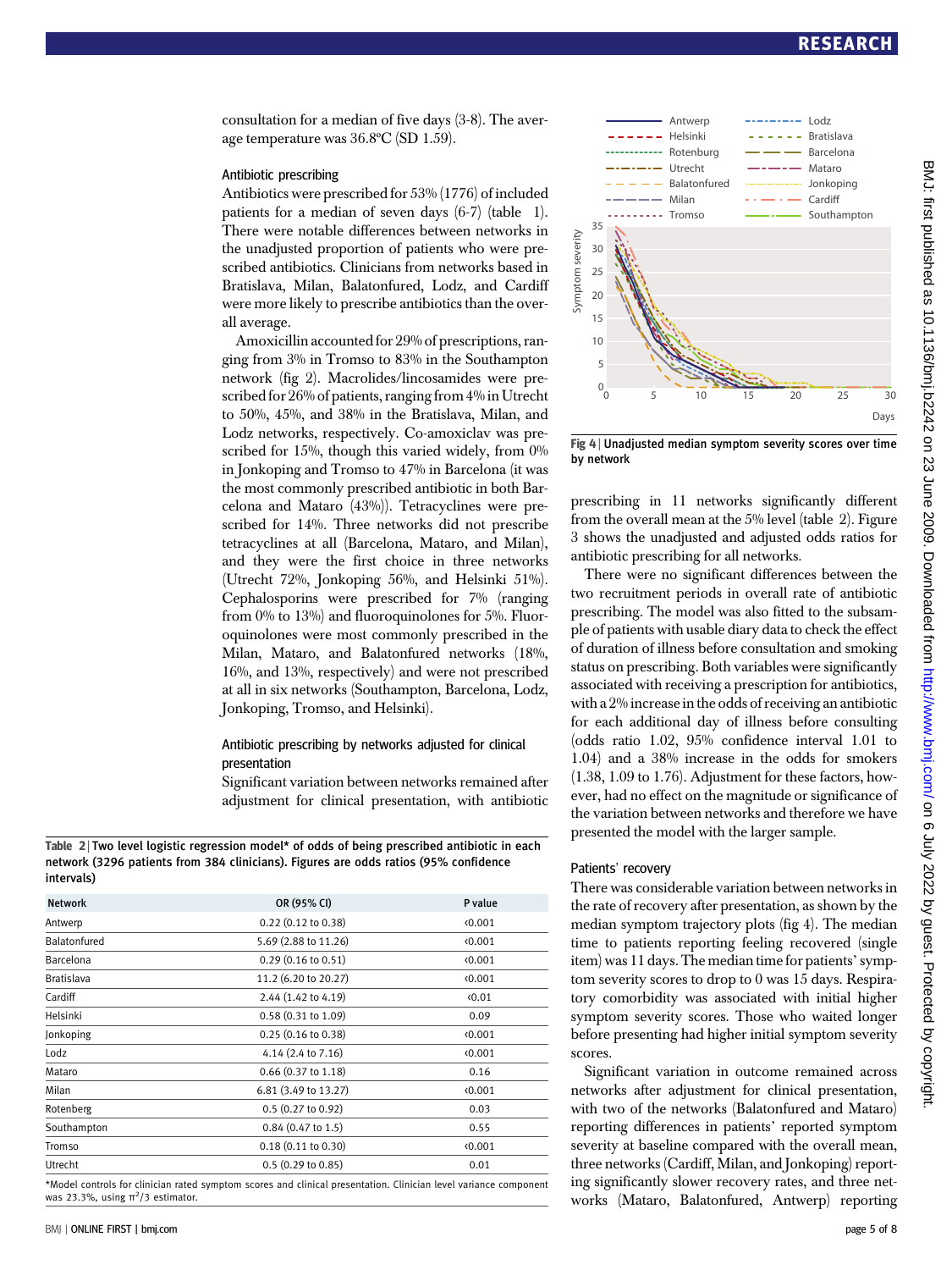significantly faster recovery. While there were significant differences in the symptom trajectories across the networks, differences were not large. Almost all the symptom trajectories converged after a week (fig 5). Being prescribed antibiotics was associated with a faster reduction in symptom severity scores, as indicated by the significant interaction between prescribing antibiotics and day. This association, however, was small (table 3).

The impact of antibiotic prescribing, while statistically significant, represents a tenth of a single percentage difference in symptom severity score (not presented), and therefore it is reasonable to consider it clinically unimportant. Such a small effect is entirely consistent with a placebo effect.

#### Hospital admission

Overall, 1.1% (28) of patients were admitted to hospital after inclusion. For individual networks this ranged from none to 4.3% (9).

#### **DISCUSSION**

## **DISCUSSION**

In this large prospective international comparative study of the management of acute cough among adults in primary care we found considerable variation in the 13 countries studied. Major differences in the decision whether or not to prescribe an antibiotic in these settings remained, even after we adjusted for clinical presentation (symptoms, duration of illness, smoking, age, comorbidity, and temperature). Patients included by networks based in Bratislava, Milan, Balatonfured, Lodz, and Cardiff were at least twice as likely to be prescribed antibiotics than the overall mean. Patients included by networks based in Tromso, Antwerp, and

Table 3 | Estimates for ARMA (1,1) model\*: symptom severity scores over time (65 541 observations in 2560 patients from 364 clinicians)

|                        | Parameter estimate, P value | Interactions with time, P value |
|------------------------|-----------------------------|---------------------------------|
| Management             |                             |                                 |
| Prescribed antibiotics | 0.05, 0.26                  | $-0.01, 0.01$                   |
| Network                |                             |                                 |
| Antwerp                | 0.05, 0.52                  | $-0.01, 0.03$                   |
| Balatonfured           | $-0.27, 0.001$              | $-0.01, 0.02$                   |
| Barcelona              | $-0.07, 0.32$               | 0.00, 0.84                      |
| <b>Bratislava</b>      | $-0.04, 0.50$               | $-0.00, 0.29$                   |
| Cardiff                | 0.09, 0.17                  | 0.01, 0.02                      |
| Helsinki               | 0.03, 0.72                  | 0.00, 0.62                      |
| Jonkoping              | 0.02, 0.78                  | 0.01, 0.001                     |
| Lodz                   | $-0.05, 0.38$               | $-0.01, 0.07$                   |
| Mataro                 | 0.28, <0.001                | $-0.02, 0.001$                  |
| Milan                  | $-0.13, 0.08$               | 0.01, 0.01                      |
| Rotenberg              | 0.02, 0.77                  | 0.00, 0.98                      |
| Southampton            | 0.01, 0.90                  | 0.01, 0.08                      |
| Tromso                 | 0.11, 0.14                  | 0.00, 0.42                      |
| Utrecht                | $-0.05, 0.52$               | 0.00, 0.88                      |
|                        |                             |                                 |

\*Model controls for clinician recorded symptom scores and clinical presentation as well as allowing recovery trajectory to follow cubic polynomial.



Fig 5 <sup>|</sup> Predicted recovery curves by network for those prescribed antibiotics from ARMA model

Jonkoping were at least four times less likely to be prescribed antibiotics than the overall mean.

We also identified marked differences between networks in choice of antibiotic. For example, while amoxicillin was overall the most common antibiotic prescribed, this ranged from 3% in the Tromso network to 83% in Southampton. While fluoroquinolones were prescribed for 5% overall, they were prescribed for 18% of patients included in the Milan network. These differences might be attributable to different guidelines and habits in different countries. This will be further explored in a parallel qualitative study.

There were two main findings regarding patients' recovery. Firstly, there were significant differences between networks in both severity of symptoms on day one (intercept) and the recovery rate (slope). Differences in the recovery rate, however, were small (fig 5), and patients recovered at a similar rate regardless of network. Secondly, whether a patient was prescribed antibiotics or not was statistically associated with outcome. The magnitude of this association amounted to a difference of a tenth of a single per cent in the symptom severity score after seven days, which is not clinically relevant.

#### Strengths and limitations

We prospectively described antibiotic prescribing for a well defined population of patients in a large number of countries recruited at the same time. Recruitment was for two periods over a single winter, and findings by recruitment period were similar, suggesting local or temporal variations in cause were unlikely to have explained the observed differences.

The clinicians who participated (and therefore their patients) were all affiliated to a research network and so might not have been representative. In general, research minded clinicians might be more likely to practice according to guidelines.<sup>14</sup> They would have been aware of our interest in exploring international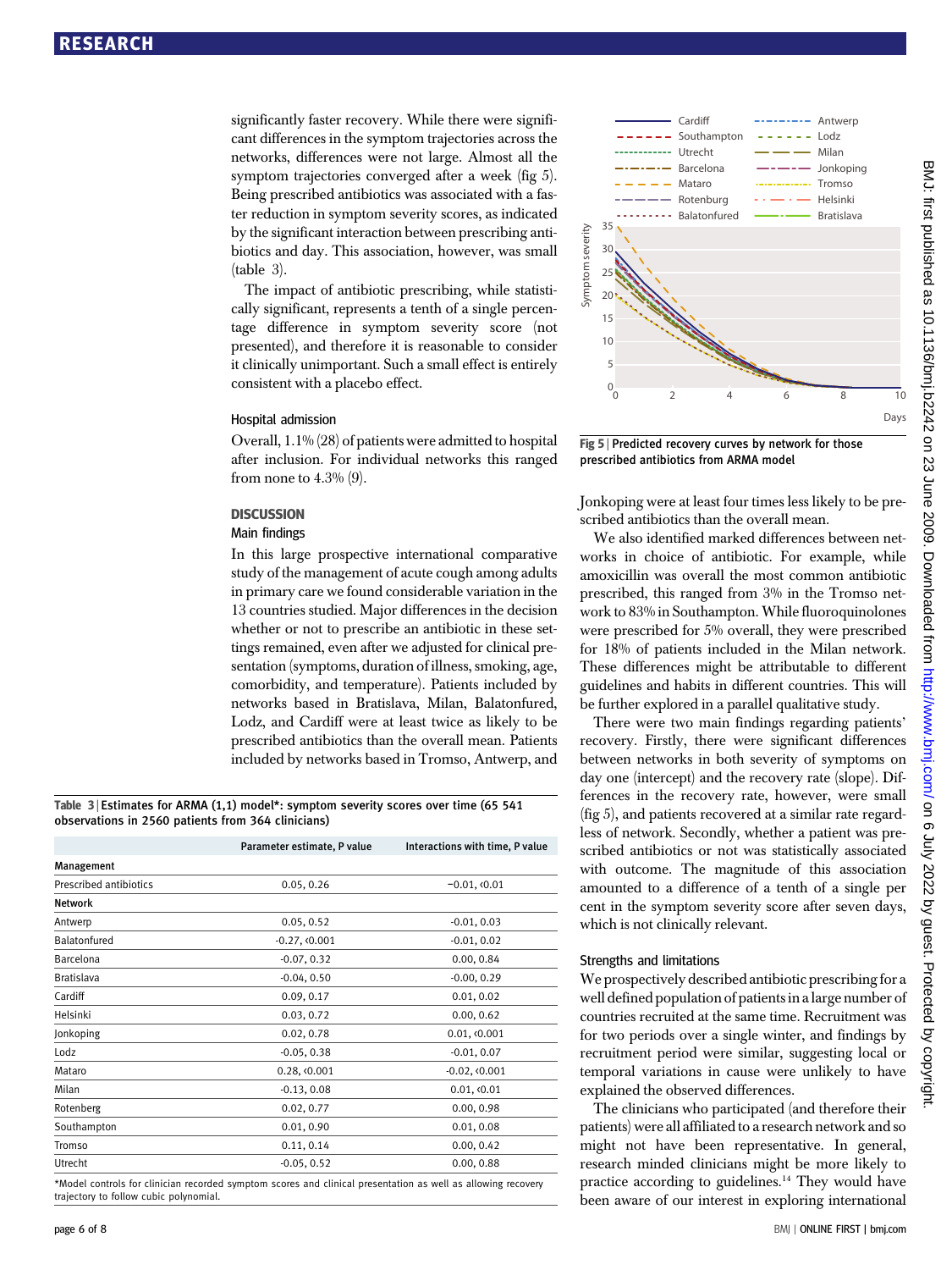—<br>Acute cough is a major reason for antibiotic prescribing in primary care, with many prescriptions resulting in no clinical benefit

There is considerable variation in antibiotic prescribing to ambulatory patients across Europe

There are inadequate patient level data to determine whether this variation is justified by variation in clinical presentation.

WHAT THIS STUDY ADDS Considerable variation in antibiotic prescribing for acute cough remains throughout Europe even after adjustment for illness severity, comorbidity, temperature, age, duration of illness before to consultation, and smoking status

Recovery is not meaningfully influenced by variation in antibiotic prescribing

differences in antibiotic prescribing, which might have led to an underestimation of the differences we found.

#### Bias

As the study spanned 13 European countries, there is no guarantee that perceptions of health and reporting of symptoms were consistent. We do not know how cultural differences influenced our results. We are exploring these issues in a parallel qualitative study with patients and clinicians in nine of the networks. Response bias was not relevant to data from the case report forms as there was a 99% completion rate. Completion rates for patients' diaries ranged from 60% in the Cardiff network to almost 100% in the Bratislava network. The overall response rate to the diary was high (80%). Non-responders might have deteriorated more than responders, but given similar rates of antibiotic prescribing between the two groups and the generally benign natural clinical course of this condition this is unlikely. Ascertainment bias was minimised by a data collection protocol used by all networks. While every network followed this protocol, some networks implemented additional strategies to improve diary return rates. The impact of different intensities of contact with patients during follow-up is uncertain.

#### Sample size

This international study was adequately powered to explore antibiotic prescribing. Only a small number of patients were admitted to hospital, and there were no deaths. While this reflects the natural course of acute cough and the fact that it is managed almost exclusively in primary care, the low number of such complications made Europe-wide comparisons on admission to hospital impossible. For the analysis of recovery, the combination of the large number of data points per patient with the large number of patients made this analysis overpowered with some significant findings having little or no clinical relevance.

#### Comparison with previous studies

A study of antibiotic treatment for lower respiratory tract infection in France, Germany, Italy, Spain, and the UK over 10 years ago asked general practitioners to retrospectively describe their management of cases. Overall, community acquired pneumonia accounted for 18% of cases, making this a highly unusual sample. Retrospective data collection carries particular risks of selection bias and incomplete ascertainment of comparable clinical data. Overall, 83% were prescribed antibiotics.15

In a two country comparison, general practitioners in Spain and Denmark recorded their management of respiratory tract infections. Spanish general practitioners prescribed more antibiotics for patients with a presumed tonsillar and bronchi/lung infection focus. There was no adjustment for severity and duration of illness or smoking.<sup>16</sup>

#### Implications for practice and research

Some interventions have been shown to successfully reduce inappropriate antibiotic prescribing in general practice,17-21 and prescribing fewer antibiotics at the general practice level is associated with local reductions in antibiotic resistance. $22$ 

We identified marked differences in whether and what antibiotics are prescribed for acute cough throughout Europe that remained after adjustment for clinical presentation based on the clinician's assessment of symptoms, duration of illness, smoking, patient's history (the presence of any comorbidities), age, and temperature.

We also found that large differences in antibiotic prescribing did not translate to clinically important differences in patients' recovery. Therefore management of acute cough is an issue that is appropriate for standardised international care pathways promoting conservative antibiotic prescribing.

We acknowledge the entire GRACE team for their diligence, expertise, and enthusiasm. The GRACE team are: Zseraldina Arvai, Zuzana Bielicka, Francesco Blasi, Alicia Borras, Curt Brugman, Jo Coast, Mel Davies, Kristien Dirven, Peter Edwards, Iris Hering, Judit Holczerné, Helena Hupkova, Kristin Alise Jakobsen, Bernadette Kovaks, Chrisina Lannering, Frank Leus, Katherine Loens, Michael Moore, Magdalena Muras, Carol Pascoe, Tom Schaberg, Matteu Serra, Richard Smith, Jackie Swain, Paolo Tarsia, Kirsi Valve, Robert Veen, and Tricia Worby. We thank all the clinicians and patients who consented to be part of GRACE, without whom this study would not have been possible.

**Contributors:** All authors contributed to either the conception and design or the analysis and interpretation of the data; contributed to drafting and revising the manuscript; and approved the final version of the manuscript. CCB is guarantor.

Funding: This study was funded by 6th Framework Programme of the European Commission (LSHM-CT-2005-518226). The South East Wales Trials Unit is funded by the Wales Office for Research and Development. All authors declare that they are independent of the funders. Competing interests: None declared.

Ethical approval: Ethic review committees in each country approved the study

- 1 Grundmann H. EARSS annual report 2007. Bilthoven, Netherlands: European Antimicrobial Resistance Surveillance System, 2007:40.
- 2 Goossens H, Ferech M, Vander Stichele R, Elseviers M. Outpatient antibiotic use in Europe and association with resistance: a cross-
- national database study. Lancet 2005;365:579-87. 3 Macfarlane J, Lewis SA, Macfarlane R, Holmes W. Contemporary use of antibiotics in 1089 adults presenting with acute lower respiratory tract illness in general practice in the UK: implications for developing management guidelines. Respir Med 1997;91:427-34.